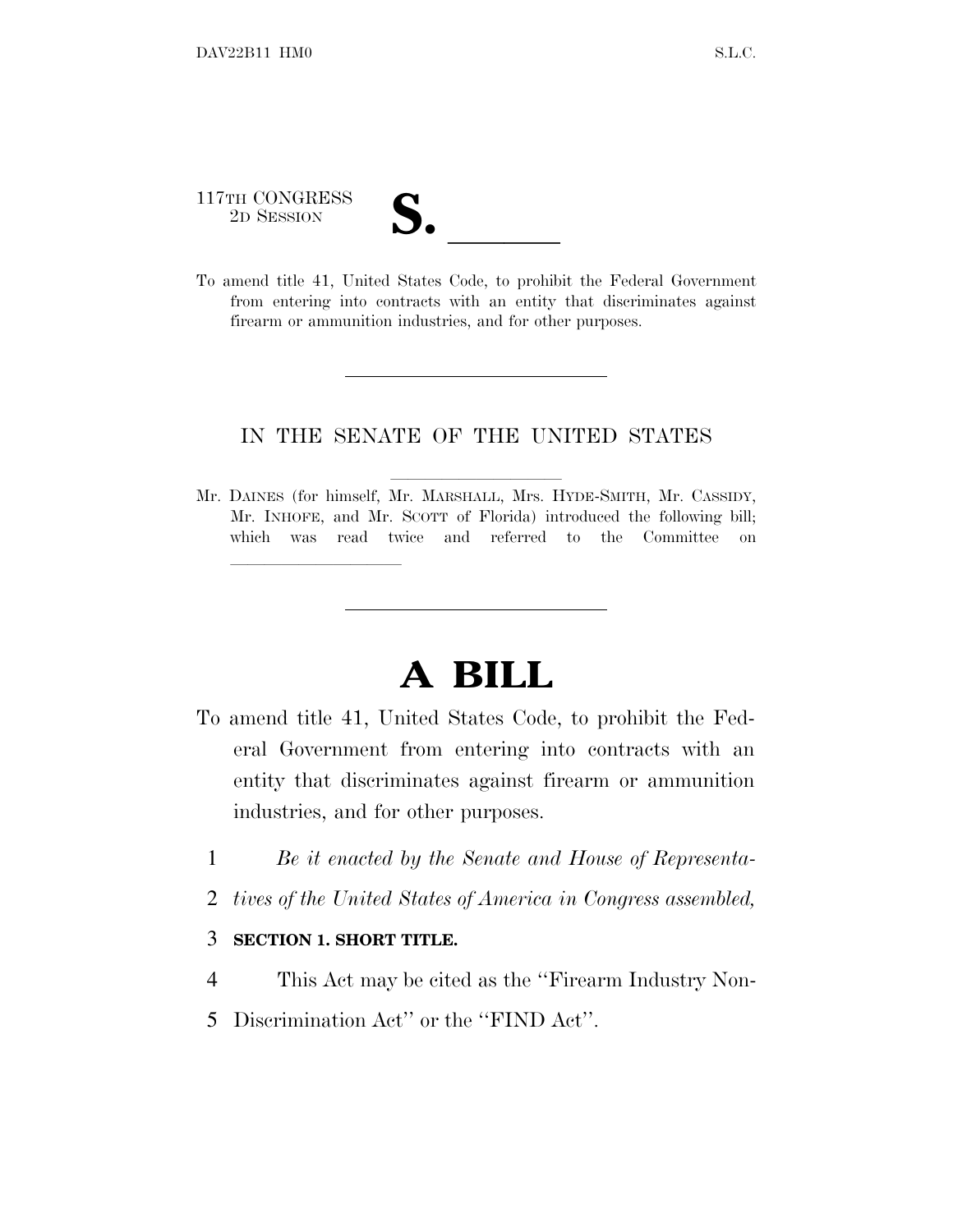| 1              | SEC. 2. PROHIBITION ON ENTERING INTO CONTRACTS        |
|----------------|-------------------------------------------------------|
| $\overline{2}$ | WITH ENTITIES DISCRIMINATING AGAINST                  |
| 3              | FIREARM OR AMMUNITION INDUSTRIES.                     |
| $\overline{4}$ | (a) PROHIBITION.—Chapter 47 of title 41, United       |
| 5              | States Code, is amended by adding at the end the fol- |
| 6              | lowing new section:                                   |
| 7              | "§4715. Prohibition on entering into contracts with   |
| 8              | entities discriminating against firearm or            |
| 9              | ammunition industries                                 |
| 10             | $``(a)$ PROHIBITION.—                                 |
| 11             | "(1) IN GENERAL.—The head of an executive             |
| 12             | agency shall include in each contract for the pro-    |
| 13             | curement of goods or services awarded by the execu-   |
| 14             | tive agency, a clause requiring the prime contractor  |
| 15             | to certify that the contractor—                       |
| 16             | $\lq\lq$ has no policy, practice, guidance, or        |
| 17             | directive that discriminates against a firearm        |
| 18             | entity or firearm trade association; and              |
| 19             | "(B) will not adopt a policy, practice, guid-         |
| 20             | ance, or directive that discriminates against a       |
| 21             | firearm entity or firearm trade association dur-      |
| 22             | ing the term of the contract.                         |
| 23             | "(2) SUBCONTRACTS.—The head of an execu-              |
| 24             | tive agency shall include in each contract for the    |
| 25             | procurement of goods or services awarded by the ex-   |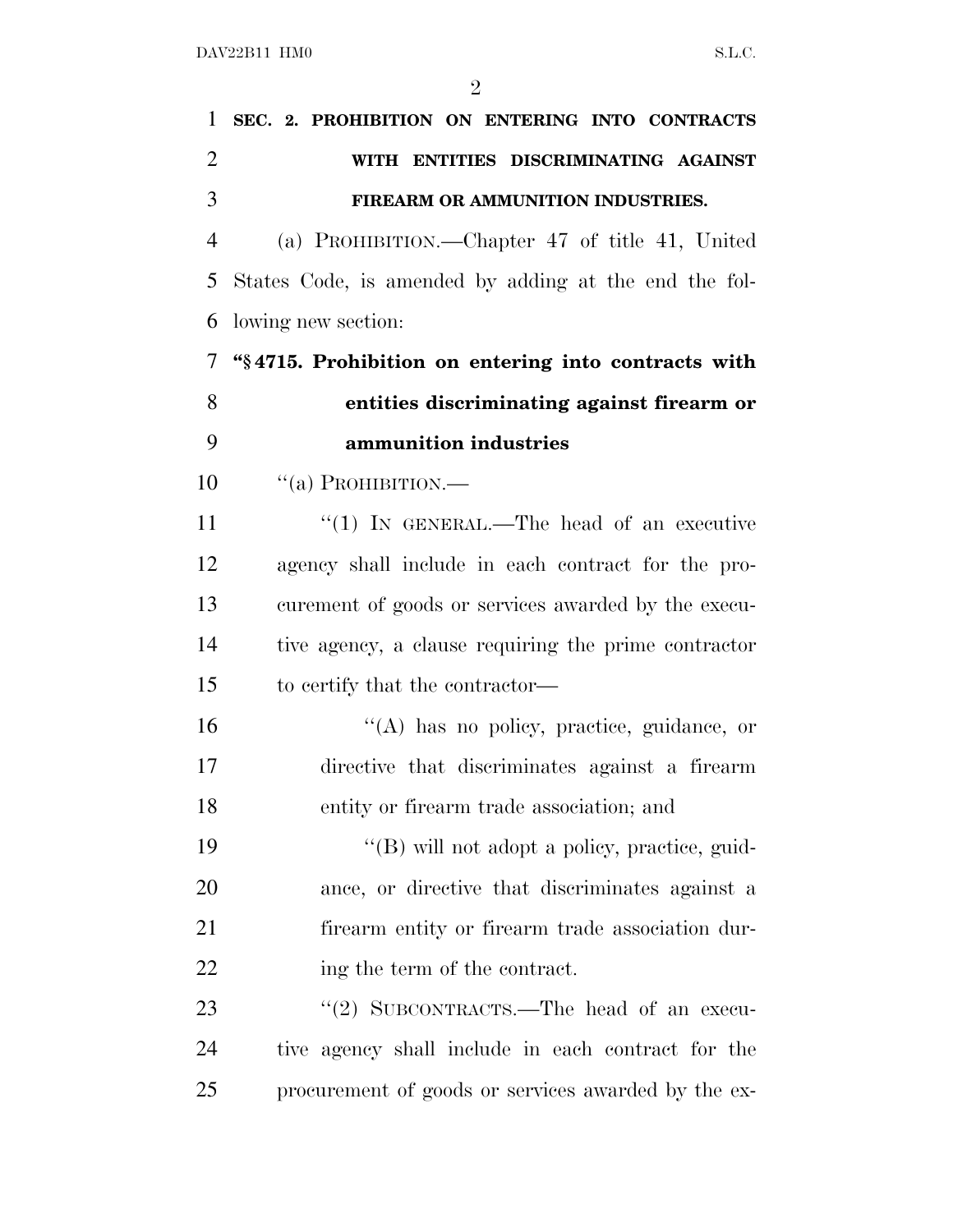| $\mathbf{1}$   | ecutive agency, a clause that prohibits the prime     |
|----------------|-------------------------------------------------------|
| $\overline{2}$ | contractor on such contract from—                     |
| 3              | $\lq\lq$ awarding a first-tier subcontract with       |
| $\overline{4}$ | a value greater than 10 percent of the total          |
| 5              | value of the prime contract to an entity that         |
| 6              | fails to certify in writing to the prime con-         |
| $\overline{7}$ | tractor that the entity—                              |
| 8              | "(i) has no policy, practice, guidance,               |
| 9              | or directive that discriminates against a             |
| 10             | firearm entity or firearm trade association;          |
| 11             | and                                                   |
| 12             | "(ii) will not adopt a policy, practice,              |
| 13             | guidance, or directive that discriminates             |
| 14             | against a firearm entity or firearm trade             |
| 15             | association during the term of the con-               |
| 16             | tract; and                                            |
| 17             | "(B) structuring subcontract tiers in a               |
| 18             | manner designed to avoid violating subpara-           |
| 19             | $graph(A)$ by enabling a subcontractor to per-        |
| 20             | form more than 10 percent of the total value of       |
| 21             | the prime contract as a lower-tier subcon-            |
| 22             | tractor.                                              |
| 23             | "(3) PENALTIES.—The clause included in con-           |
| 24             | tracts pursuant to paragraph $(1)$ or paragraph $(2)$ |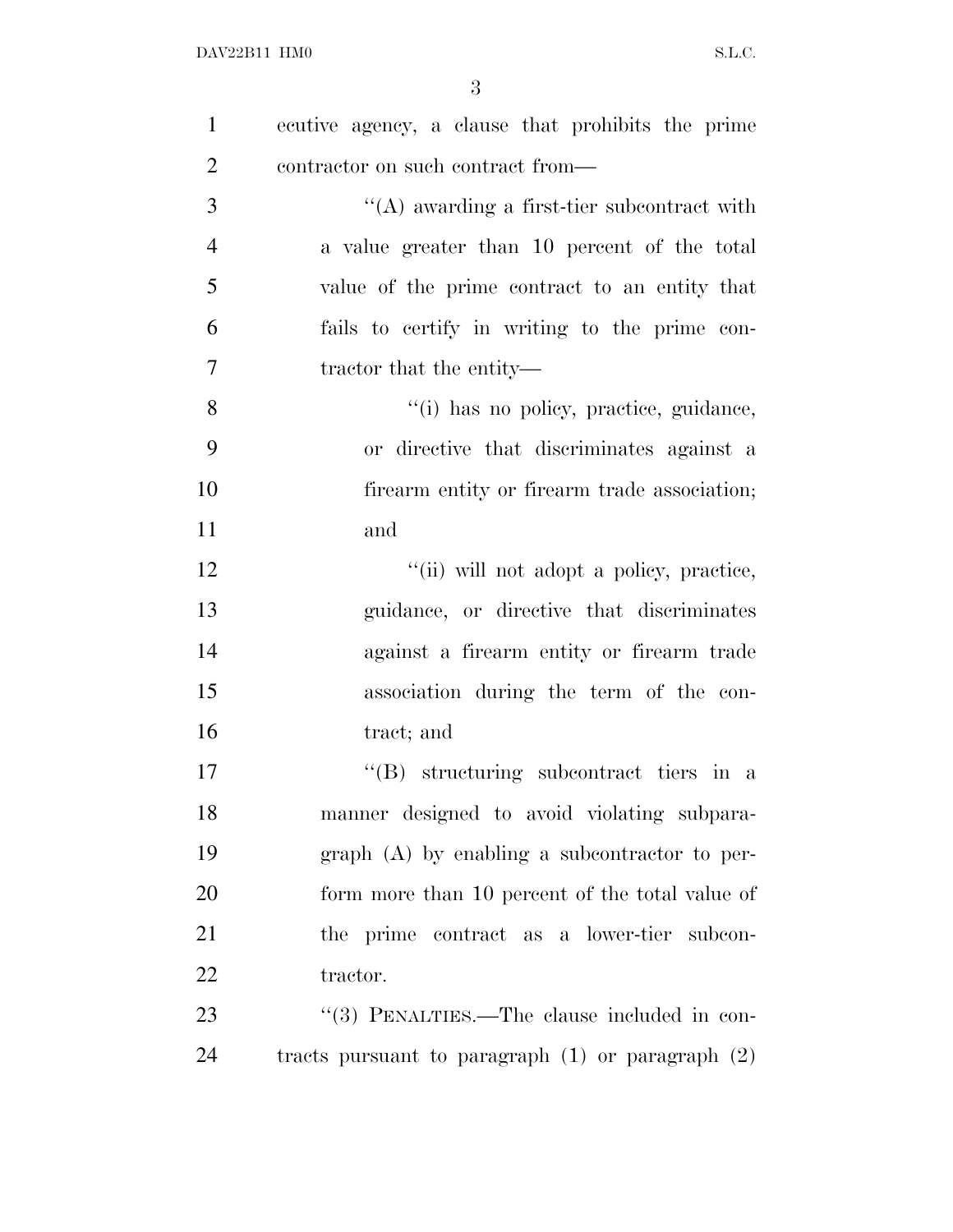| $\mathbf{1}$   | shall provide that, in the event that the prime con-     |
|----------------|----------------------------------------------------------|
| 2              | tractor violates the clause—                             |
| 3              | $\lq\lq$ the prime contract shall be termi-              |
| $\overline{4}$ | nated for default; and                                   |
| 5              | "(B) a suspension or debarment pro-                      |
| 6              | ceeding will be initiated for the contractor on          |
| 7              | the basis of the violation.                              |
| 8              | "(b) EXCEPTION.—Subsection (a) shall not apply to        |
| 9              | a contract for the procurement of goods or services that |
| 10             | is a sole-source contract.                               |
| 11             | "(c) DEFINITIONS.—In this section:                       |
| 12             | "(1) DISCRIMINATE.—The term 'discriminate'               |
| 13             | means to-                                                |
| 14             | "(A) make a judgement about a policy,                    |
| 15             | practice, guidance, or directive on the basis            |
| 16             | $of-$                                                    |
| 17             | "(i) partial criteria or a category-                     |
| 18             | based assessment analysis, rather than—                  |
| 19             | $\lq(1)$ on a case-by-case basis; or                     |
| 20             | "(II) using empirical data evalu-                        |
| 21             | ated under quantifiable standards; or                    |
| 22             | "(ii) criteria other than criteria free                  |
| 23             | from—                                                    |
| 24             | $\lq\lq (I)$<br>favoritism or prejudice                  |
| 25             | against or dislike for the firearm enti-                 |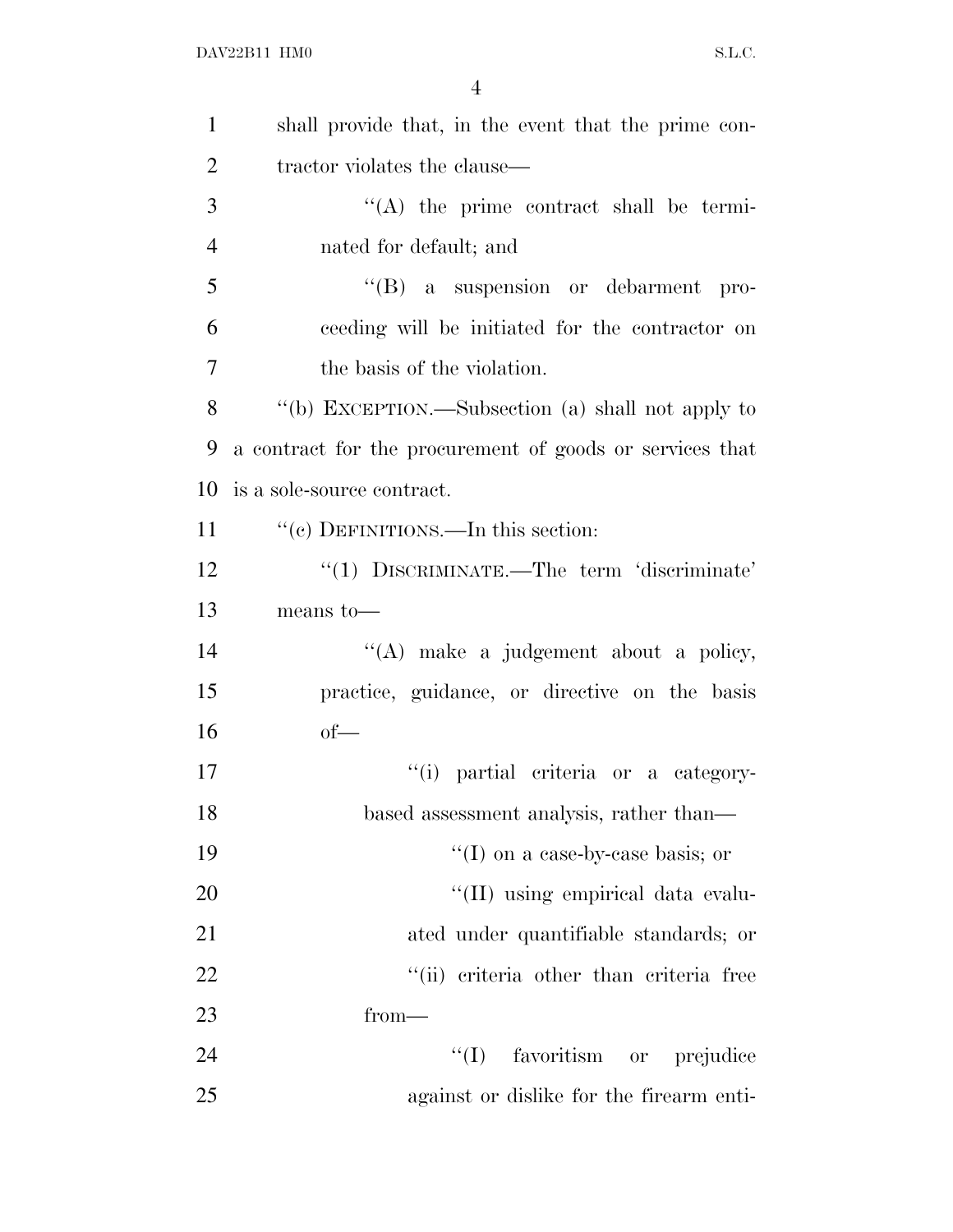| $\mathbf{1}$   | ty or trade association or the products             |
|----------------|-----------------------------------------------------|
| $\overline{2}$ | or services sold by the firearm entity              |
| 3              | or trade association; or                            |
| $\overline{4}$ | $\lq$ (II) favoritism for market alter-             |
| 5              | natives to the business of the firearm              |
| 6              | entity or the trade association;                    |
| 7              | "(B) refuse to provide services, or deny,           |
| 8              | cancel, or limit services, to the firearm entity or |
| 9              | trade association on the basis of criteria other    |
| 10             | than—                                               |
| 11             | $``(i)$ criteria free from—                         |
| 12             | "(I) favoritism or prejudice                        |
| 13             | against or dislike for the firearm enti-            |
| 14             | ty or trade association or the products             |
| 15             | or services sold by the firearm entity              |
| 16             | or trade association; or                            |
| 17             | "(II) favoritism for market alter-                  |
| 18             | natives to the business of the firearm              |
| 19             | entity or the trade association;                    |
| 20             | "(ii) criteria related to credit history            |
| 21             | and financial risk specific to a customer or        |
| 22             | potential customer; or                              |
| 23             | "(iii) criteria related to noncompliance            |
| 24             | with Federal, State, or local law; or               |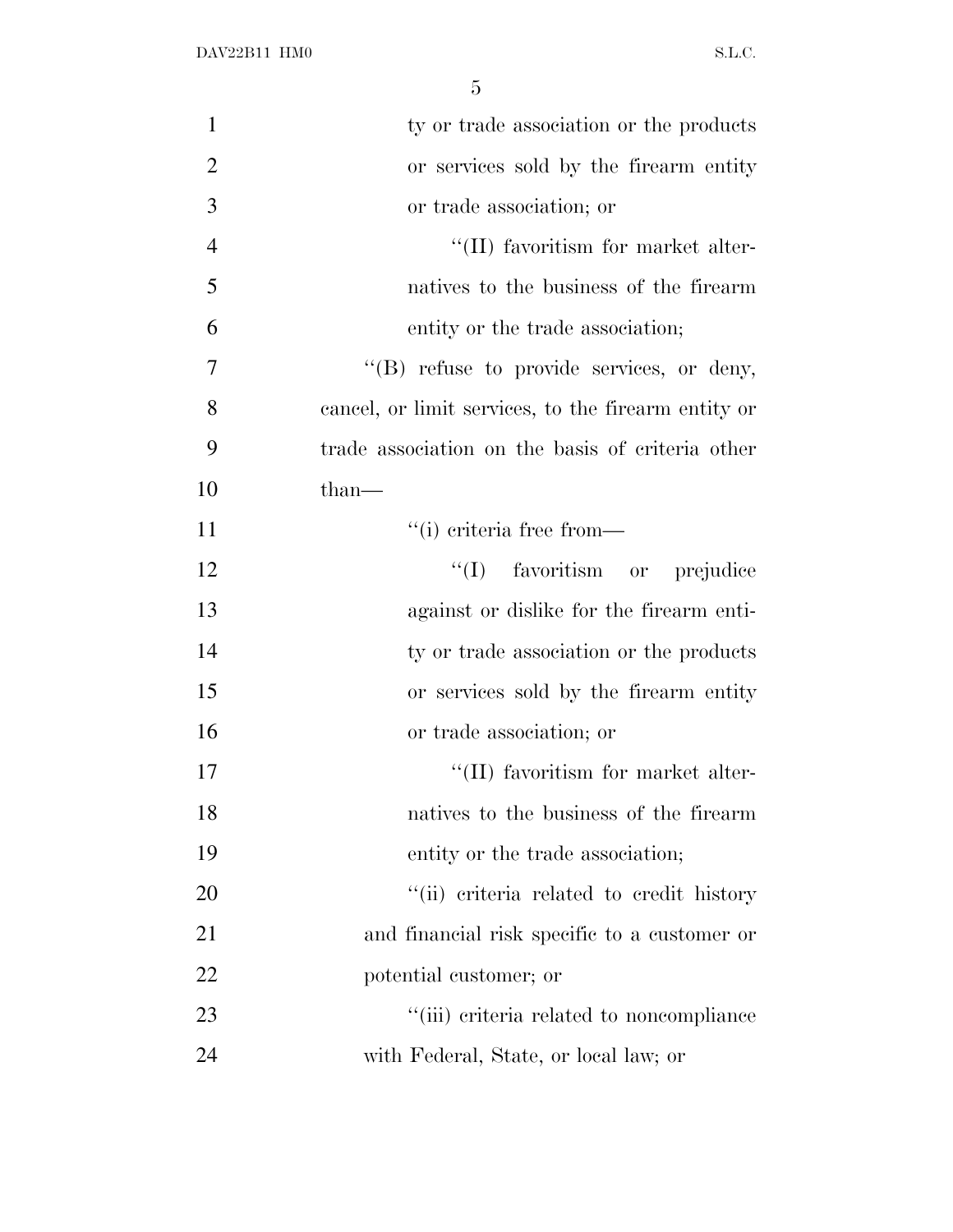| $\mathbf{1}$   | $\lq\lq$ (C) limit the operations of the firearm en- |
|----------------|------------------------------------------------------|
| $\overline{2}$ | tity or trade association in manner not required     |
| 3              | $by-$                                                |
| $\overline{4}$ | "(i) Federal, State, or local law; or                |
| 5              | "(ii) Federal, State, or local regula-               |
| 6              | tion.                                                |
| 7              | "(2) FIREARM ENTITY.—The term 'firearm en-           |
| 8              | tity' means any-                                     |
| 9              | $\lq\lq$ person who is licensed under section        |
| 10             | 923 of title 18 to import, manufacture, or deal      |
| 11             | in firearms;                                         |
| 12             | $\lq\lq (B)$ seller of ammunition, as defined in     |
| 13             | section 7903 of title $15$ ;                         |
| 14             | $\lq\lq$ (C) manufacturer or importer of, or deal-   |
| 15             | er in, a secure gun storage or safety device, as     |
| 16             | defined in section $921(a)$ of title 18; and         |
| 17             | "(D) manufacturer or importer of, or deal-           |
| 18             | er in, a component part or accessory of a fire-      |
| 19             | arm or ammunition.                                   |
| 20             | "(3) FIREARM TRADE ASSOCIATION.—The term             |
| 21             | 'firearm trade association' has the meaning in sec-  |
| 22             | tion $7903$ of title 15.                             |
| 23             | (4)<br>FIRST-TIER SUBCONTRACT.—The<br>term           |
| 24             | 'first-tier subcontract' means a subcontract entered |